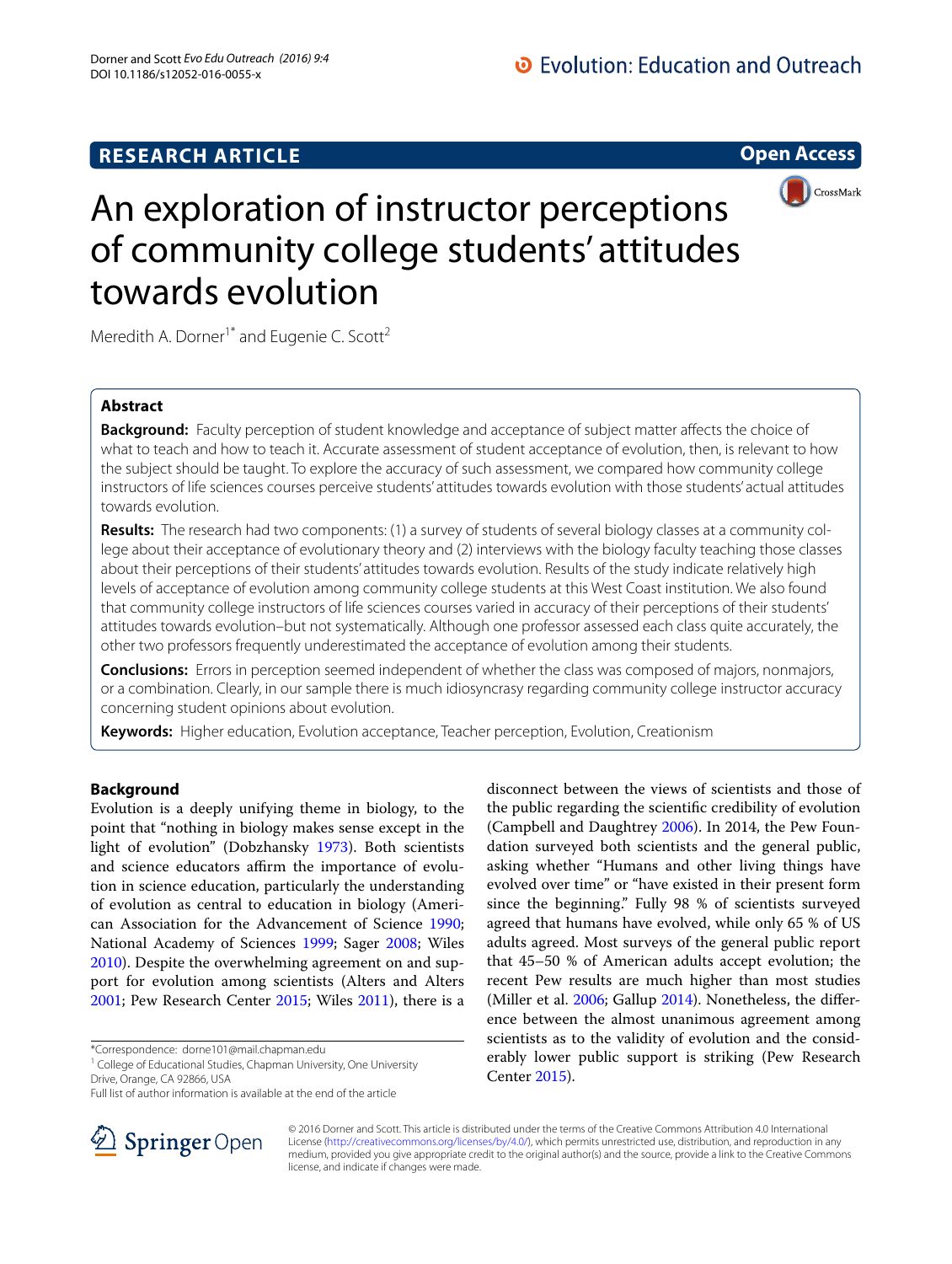Not only is there a sharp difference between scientists and the general public, but that difference is not fully appreciated by the public: 29 % of U.S. adults are unaware of the high level of acceptance of evolution in the scientific community, believing that scientists do not agree that humans evolved over time (Pew Research Center [2015](#page-9-7)). This further illustrates the disconnect between what scientists think and what the general public thinks. To begin to address this problem, it is important to understand how students (including community college students) view this issue.

Much research has been devoted to trying to understand why evolution acceptance is low in the United States. Several factors associated with evolution acceptance or rejection have been identified, including scientific knowledge and understanding, critical thinking skills, social and emotional factors, religious factors, and demographic variables (for a summary and discussion see Wiles and Alters [2011](#page-9-8) and Wiles [2014\)](#page-9-9). For example, acceptance of evolution can be positively correlated with level of education, years of education, and college degree attainment (Brumfiel [2005](#page-8-4); Gallup [2014;](#page-9-6) Heddy and Nadelson [2012;](#page-9-10) Lord and Marino [1993](#page-9-11); Pew Research Center [2013\)](#page-9-12). In contrast, religiosity, the degree to which religion is important to people's lives (Pew Research Center [2008](#page-9-13)), tends to be negatively correlated with evolution acceptance (Alters and Alters [2001](#page-8-2); Downie and Barron [2000;](#page-8-5) Heddy and Nadelson [2012,](#page-9-10) [2013](#page-9-14); Miller [2008](#page-9-15); Rissler et al. [2014;](#page-9-16) Woods and Scharmann [2001\)](#page-9-17).

Previous studies have explored the views of the general public, high school students, four-year college students, high school teachers, or post-secondary instructors. Students at four-year colleges show a higher acceptance and/or knowledge of evolution compared to the general public (Carter and Wiles [2014](#page-8-6); Hokayem and Bou-Jaoude [2008](#page-9-18); Wiles and Alters [2011;](#page-9-8) Winslow et al. [2011](#page-9-19)), and similarly, pre-college teachers also accept evolution at higher rates than the general public (Deniz and Donnelly [2011](#page-8-7); Rutledge and Warden [1999](#page-9-20)). Based on our literature search, however, there are few studies published that have examined community college student attitudes towards evolution and creationism.

This gap in the literature is a significant omission both because of the large number of community college enrollees and the broad spectrum of the general population represented in these institutions. As of fall 2012, 12.8 million students were enrolled in the 1132 community colleges across the nation (American Association of Community Colleges [2014](#page-8-8)). The age of community college students stretches across a range from the traditional college starting age of 18 through late adulthood, with 57 % of students being between the ages of 22 and 39 (American Association of Community Colleges [2014\)](#page-8-8).

Community college students also vary greatly in scholastic preparation, and have a wide variety of goals for their post-secondary education, ranging from vocational education to preparation for additional education at the baccalaureate level. Because community colleges serve students pursuing continuing education as well those beginning higher education, community college students may enter with a different level of preparation than traditional 4-year college students. For example, of the 1.5 million students enrolled in community colleges in California in fall 2013, 10 % already possessed bachelor's degrees, 75.8 % were high school graduates, and 3.3 % were not high school graduates (Education Status Summary Report [2014\)](#page-8-9). In addition, many of these students enrolled seeking certificates rather than degrees (Education Status Summary Report [2014](#page-8-9)).

There are only a few studies of community college student attitudes towards evolution. McKeachie et al. ([2002\)](#page-9-3) examined the effects of taking a biology course on community college student attitudes towards evolution. The researchers administered a pretest (a four question survey) to 60 students in an introductory biology course; 28 of those students completed the posttest survey. At the beginning of the semester, most students stated they did not know enough about evolution or the Bible to accept either. At the end of the course, students reported changes in the direction of acceptance of evolution; however, McKeachie et al. [\(2002\)](#page-9-3) suggested this result was biased because a disproportionate number of the students who either failed to complete the posttest or dropped the class were those who did not accept evolution. In any case, the small sample size of this study limits the generalizability of the results.

Flower [\(2006](#page-8-10)) surveyed 342 students in both majors and nonmajors biology classes at a community college with regard to their attitudes towards evolution and creationism. Of the nonmajors students ( $n = 242$ ), 58 % felt that evolution was scientific and well supported by evidence while 49 % acknowledged that species (including humans) evolved from earlier species. A large proportion of the majors' biology students (73 %,  $n = 70$ ) agreed that evolution was well supported by evidence and 57 % agreed that all species evolved from earlier species. The results of this study (and other studies not reported here) suggest that students who are enrolled in majors biology courses have a higher rate of acceptance and/or understanding of evolution than those who are enrolled in nonmajors courses.

For many students, a 2-year college is the first (and sometimes the last) place that they will learn about evolution in a formal learning environment. The relative lack of research on community college students' attitudes towards evolution and their distinctiveness among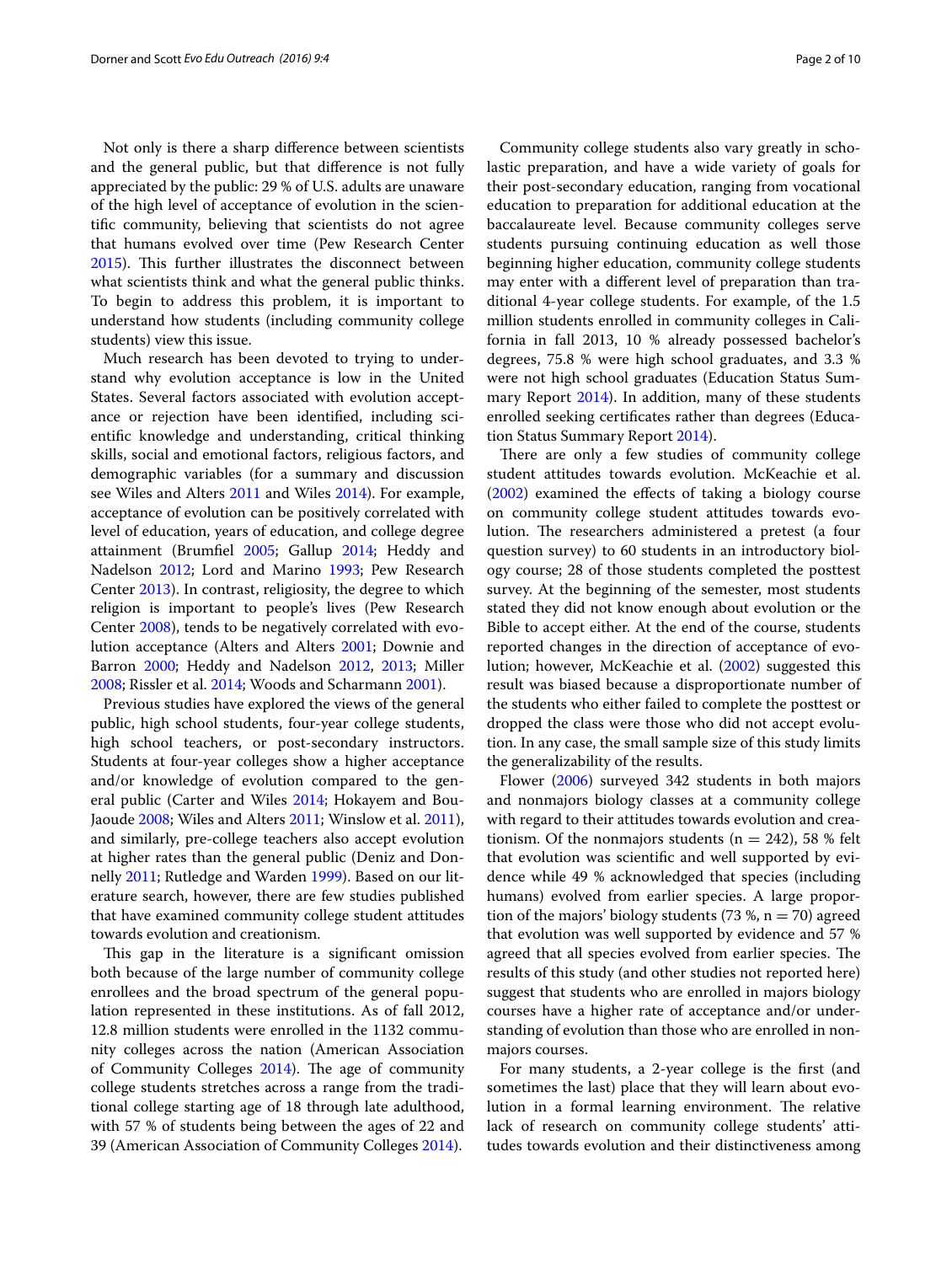post-secondary students suggest that it is important to attain a better understanding of their views. This led us to our first research question: what are community college students' attitudes towards evolution? Based on characteristics of the community college student universe, as well as the extant studies on community college student attitudes towards evolution, we hypothesized that community college student attitudes towards evolution will closely mirror that of the general public.

We also wanted to compare the perceptions of students' attitudes towards evolution held by community college instructors of life sciences courses with those students' actual attitudes towards evolution. How accurately do community college professors perceive/predict their students' attitudes towards evolution?

Research suggests distinct differences between how faculty and students perceive evolution. Paz-y-Miño's and Espinosa's ([2011\)](#page-9-21) comprehensive survey of both students and faculty at universities and colleges throughout New England predictably found that significantly more faculty accepted evolution than students. Those researchers also found that students typically have a poor understanding of the science behind evolution.

Are professors aware of differences between their acceptance of evolution and that of their students? This question does not seem to have been answered in the literature. The authors could find no studies specifically examining professor perceptions of students' acceptance of evolution or any other scientific concept. Yet it seems indisputable that education is more effective when professors and teachers (for the purposes of this study, we refer to instructors of K-12 students as 'teachers' and those at the college level as 'professors') have a clear and accurate understanding of students' knowledge and attitudes towards the subject. Larkin [\(2012](#page-9-22)) studied 14 preservice science teachers and found they all recognized the importance of student knowledge and attitudes (including misconceptions) in the learning process. An instructor might approach the learning process differently if they were aware of students holding a high level of antipathy towards a subject. In the case of evolution, in such a situation, a teacher or professor might consider spending more time on placing evolution within the context of biology as a whole, explaining easily observed examples (e.g., the evolution of antibiotic resistant bacteria), or focusing on evolution's power to explain diversity of nonhuman life on the planet before moving onto the more controversial topic of human evolution.

Lacking evidence of research on the matter of instructor perception of student knowledge and opinions on evolution, we broadened the scope of our review of the literature to include any studies we could find that looked at pre-college teacher or professor perception of any scientific concept in relation to student perception of said scientific concept or performance. More research has been conducted on teacher vs. student understandings than on professor vs. students, and most of the studies indicate a disconnect between the people in front of and behind the podium as to what is happening in the classroom.

For example, Slatter [\(2009\)](#page-9-23) found that secondary school teachers perceived that they were implementing more critical thinking in their science classes than the students perceived. Another study found that teachers and their tenth grade students perceived their learning environments differently and suggested that understanding this disparity in perception is essential for creating optimal learning environments (Könings et al. [2014](#page-9-24)).

Student and teacher perceptions of scientific material do not always align well. For example, Şahin and Köksal ([2010\)](#page-9-25) examined ninth graders' and teachers' perceptions of the nature of science and found that many areas of misunderstanding were shared by both students and teachers. Additionally, students and teachers did not agree on the importance of understanding the nature of science; students ranked other types of science knowledge as more important than understanding the nature of science while teachers reported the opposite.

The differences between what teachers think and what students think is exemplified further by a study which explored student and teacher perceptions of the amount of emphasis of evolution in high school biology classes. Moore [\(2007\)](#page-9-26) surveyed first-year college students and public high school biology teachers, and found that teachers and students had different perceptions of how much evolution was emphasized in high school: students remember much less emphasis on evolution and more emphasis on creationism than teachers reported. It is important to note, however, that in this study, the students surveyed were not the actual students of the teachers surveyed, merely a representative sample within the state of Minnesota.

In an additional study, Sadler et al. ([2013](#page-9-27)) assessed eighth grade students' understandings of specific science standards and asked teachers to predict how well their students would perform. On the standard addressing the statement "Species diversity arises from evolution," teachers predicted that students would perform nearly twice as well as they actually did. These results suggest a disconnect between what teachers think their students know about evolution and what students actually know.

Given that there often is a disconnect between teachers' perception of classroom learning and actual learning, we would not be surprised to find that the community college professors we surveyed similarly had incorrect perceptions of student acceptance of evolution.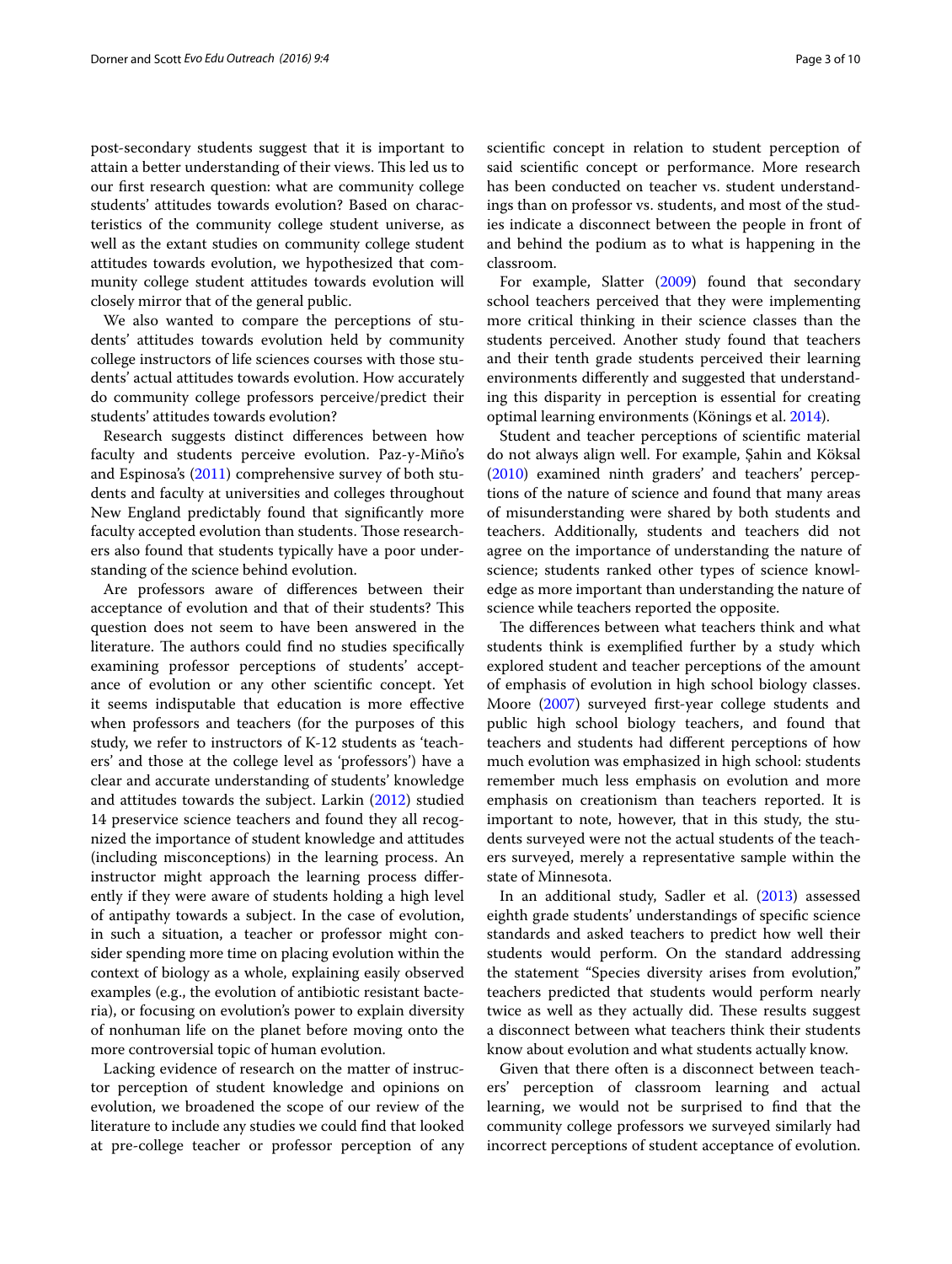Post-secondary instructors spend less time with students than high school teachers and thus have less opportunity than high school teachers to develop personal relationships with students and the increased communication such relationships encourage. But the dearth of research on this topic suggests our contribution to this question at this point should be descriptive: how accurate *are* community college faculty perceptions of student acceptance of evolution? Our results could suggest more specific hypotheses for further research.

# **Methods**

Because we required both quantitative as well as descriptive data, we employed a mixed methods approach for this study. This provided us a more comprehensive view of participant understanding than using only one method (Creswell [2009](#page-8-11)). Our approach was to combine quantitative surveys with qualitative interviews to provide a broader context, especially for our second question.

Following Institutional Review Board approval from a community college on the West Coast, we obtained permission from three college biology instructors to interview them and survey students in several of their classes. In order to ascertain student attitudes towards evolution we administered the Measure of Acceptance of the Theory of Evolution (MATE) instrument (Rutledge and Warden [1999](#page-9-20)). The MATE was chosen because its validity and reliability have been successfully measured several times (Donnelly et al. [2007](#page-8-12); Rutledge and Sadler [2007](#page-9-28); Rutledge and Warden [1999\)](#page-9-20). The MATE contains questions that address students' knowledge and beliefs regarding evolution.

We surveyed 241 students in 11 courses taught by three instructors. Participation in the study was voluntary and students were required to provide informed consent before completing the survey. Completing the MATE took 15 min or less and students were only required to do so once, in the last full week of classes.

Courses surveyed ranged from introduction to biology (taken by both nonmajors and beginning biology major students), to specific courses for majors, including cell biology, organismal biology, and botany. We also surveyed one section of marine biology, a class taken almost exclusively by students not majoring in biology. Based on this information, for the purposes of analysis, we classified each course as being composed of majors, nonmajors, or mixed.

Data were transformed to account for negative scoring questions of the MATE. The data were then analyzed using SPSS to calculate standard central tendency measures (mean, standard deviations). We also calculated Cronbach's alpha to examine reliability of the MATE as applied to this sample of community college students. We also performed a one-way analysis of variance to examine differences between evolution acceptance among students in majors, nonmajors, and mixed courses.

In order to explore faculty perceptions of their students' attitudes towards evolution, one of the authors taped interviews of faculty separately in their offices. These interviews lasted fewer than 30 min. Interview data and notes taken during the interviews were analyzed and generalities emerged from the data.

#### **Results**

Of the 241 students sampled, we excluded from analysis 12 students because they did not fully complete the MATE instrument.

With regard to our first research question about community college students' attitudes towards evolution, across all 229 students, the average score on the MATE was a relatively high 81.4  $(\pm 14.3)$  out of a possible 100 points, as seen in Fig. [1.](#page-4-0) In addition, the distribution was skewed towards high acceptance: 69.4 % of students accepted evolution at a high or very high level (i.e., they scored a 77 or higher on the MATE). A one-way analysis of variance revealed that there were no significant differences between the acceptance levels in students enrolled in a non-majors course, majors course, or mixed course  $(F = 2.237, DF = 228, p = 0.308)$ . In addition, there were no significant differences in acceptance of evolution between students of different instructors ( $F = 2.384$ ,  $DF = 228$ ,  $p = 0.094$ ). The results of the 229 MATE scores support a Cronbach's alpha of 0.944, suggesting the MATE is reliable in this survey of community college students.

With regard to our second research question of how faculty perceive their students' acceptance of evolution, certain common themes emerged in the three faculty interviews. All professors indicated that they taught evolution in all of their courses, regardless of the specific content focus. More specifically, Professors Orville and Jones (pseudonyms) reported that in courses typically taken by both majors and nonmajors, they spent 2 weeks specifically covering evolution and evolutionary mechanisms. In his primarily nonmajors class, Professor Jones spends only 1 week specifically covering evolution, while in his majors classes, he initially spends 2 weeks on evolution, and another week on the subject later in the semester. Professor Orville reported spending approximately 4–5 weeks on evolution in her majors biology course (the same course that Professor Jones teaches). Professor Ronson (pseudonym) maintained that evolution was an ongoing theme in his courses.

All three professors stated that they do not teach any form of creationism (including intelligent design) in any of their biology classes. Furthermore, each professor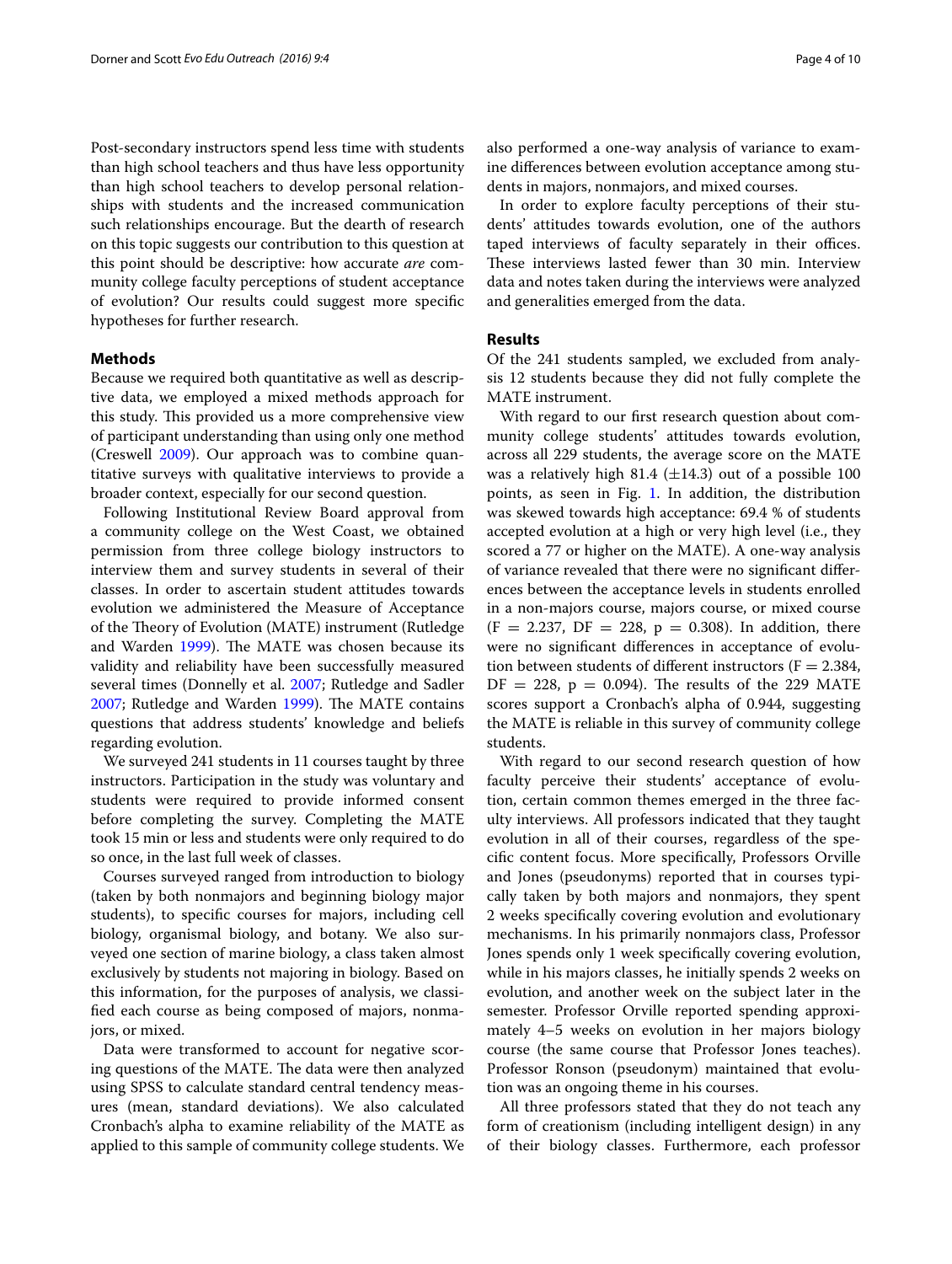

<span id="page-4-0"></span>asserted that in the past semester, none of their students have asked any questions about creationism in their classes. Professor Ronson attributed this lack of questions in part to the fact that his classes are taught with the underlying message that what he is presenting is based on evolution.

In every class, students asked questions about evolution, but the professors explained that those inquiries are usually about gaining greater understanding of how evolution works, clarification on details, how evolution relates to other subjects in the course, and exam preparation. Professors Ronson and Orville indicated having some students who asked some questions about the validity of evolution in their majors biology courses, but these few questions were typically asked before completing the evolution learning unit.

When asked about student attitudes towards creationism and evolution in his classes, Professor Jones reported that evolution does not seem to be a concern for most of his students. He believes that he has students who are creationists but that they are not overt about their views. He cited the fact that the number of creationist challenges and questions that come up in his classes have decreased significantly over the last 10 years. Professor Ronson also contended that he has creationist students but they do not voice their concerns. He hypothesized that his students are largely bimodally distributed, with many accepting evolution and many rejecting it, with only a small number who are unsure.

In Table [1,](#page-5-0) the individual course scores are broken down by instructor and course taught. These data are further grouped by degree of acceptance of evolution in Table [2](#page-5-1). Rutledge [\(1996\)](#page-9-29) divides scores on the MATE into five categories: Very low acceptance, low acceptance, moderate acceptance, high acceptance, and very high acceptance. high and very high acceptance can logically be indicators of acceptance of evolution, and Low and very low acceptance can be indicators of rejection of evolution, but the "moderate acceptance" category is problematic. Upon examination of Rutledge's ([1996](#page-9-29))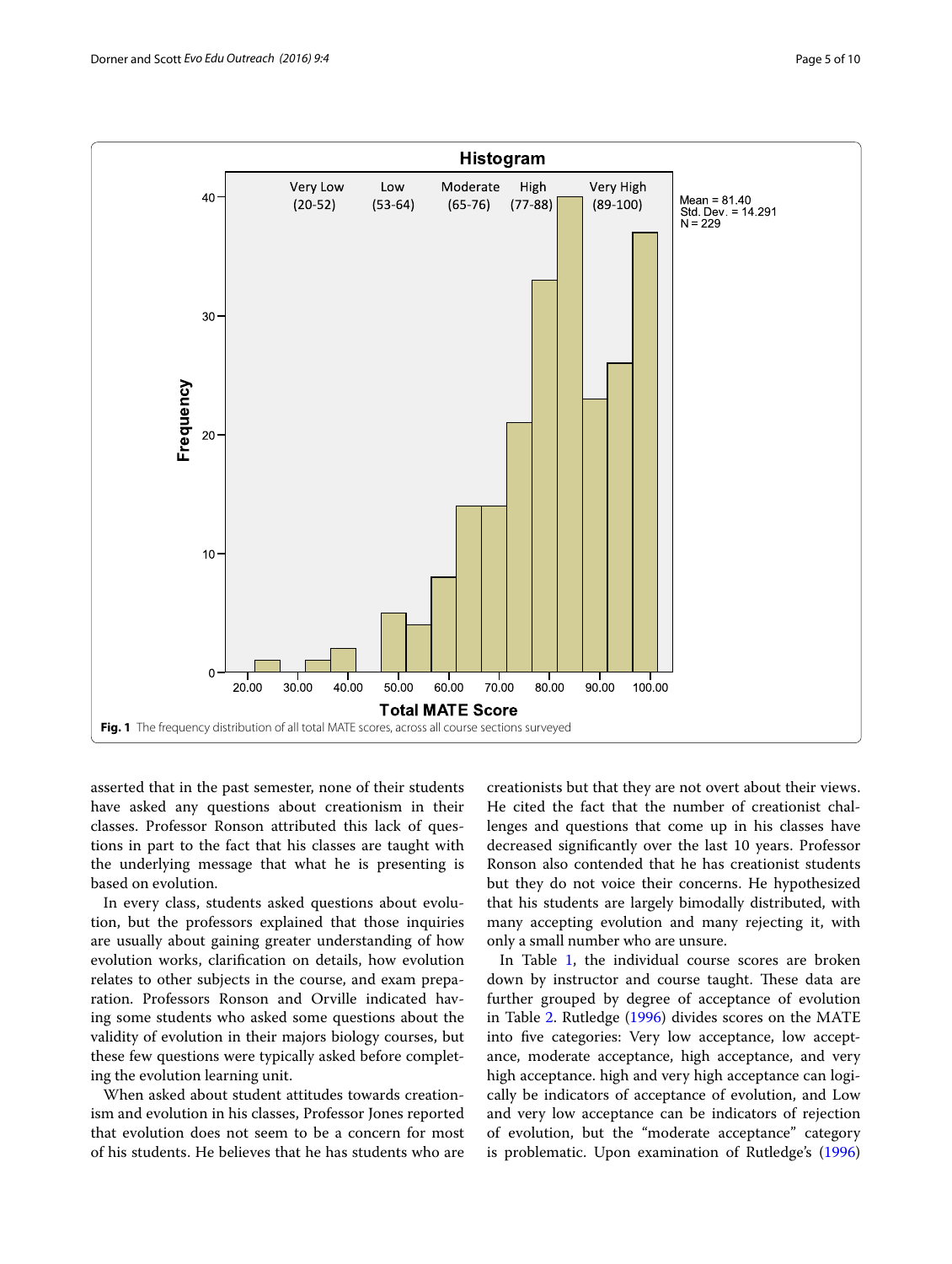| Professor | Course | Initial enroll-<br>ment | <b>Number</b><br>enrolled | <b>Number</b><br>sampled | Mean | <b>Standard</b><br>deviation | Median | Mode | Range | Minimum<br>score | <b>Maximum</b><br>score |
|-----------|--------|-------------------------|---------------------------|--------------------------|------|------------------------------|--------|------|-------|------------------|-------------------------|
| Jones     | A      | 63                      | 58                        | 31                       | 79.8 | 16.0                         | 83.0   | 84   | 61    | 39               | 100                     |
|           | $A+$   | 40                      | 29                        | $10***$                  | 81.9 | 16.5                         | 84.0   | N/A  | 45    | 54               | 99                      |
|           | B      | 25                      | 23                        | $16*$                    | 79.1 | 19.4                         | 90.0   | 90   | 66    | 34               | 100                     |
|           | ⊵      | 26                      | 24                        | $17***$                  | 76.9 | 18.8                         | 81.0   | 83   | 76    | 24               | 100                     |
|           | F      | 51                      | 33                        | $21*$                    | 83   | 7.6                          | 84.0   | 80   | 32    | 66               | 98                      |
| Orville   | $A+$   | 44                      | 34                        | 22****                   | 77.8 | 11.3                         | 77.5   | 80   | 40    | 60               | 100                     |
|           |        | 26                      | 22                        | 18                       | 84.5 | 11.9                         | 84.5   | 84   | 42    | 58               | 100                     |
|           | F      | 52                      | 50                        | $36*$                    | 78.8 | 13.7                         | 80.0   | 98   | 51    | 47               | 98                      |
| Ronson    | E      | 44                      | 40                        | 22                       | 81.6 | 16.2                         | 87.5   | 100  | 52    | 48               | 100                     |
|           | G      | 45                      | 36                        | 30                       | 86.3 | 12.8                         | 87.5   | 100  | 52    | 48               | 100                     |
|           | Н      | 30                      | 23                        | 18                       | 84.9 | 12.5                         | 88.5   | 100  | 38    | 62               | 100                     |

#### <span id="page-5-0"></span>**Table 1 Data across all sections surveyed**

Initial enrollment was recorded at the time of the first census, approximately 3 weeks into the course while number enrolled and number sampled refer to the number of students in the class at the time of study

+, online course; \*, each person sampled but excluded from analysis because he/she did not fully complete the survey; course letters in italics are those taken by both majors and nonmajors, underlined are those taken primarily by nonmajors

<span id="page-5-1"></span>

| Table 2 The distribution of scores in each section, rated on the level of acceptance of evolution using Rutledge's (1996) |  |
|---------------------------------------------------------------------------------------------------------------------------|--|
| guidelines                                                                                                                |  |

|         |              |     |      | Professor Course % very low acceptance % low acceptance % moderate acceptance % high acceptance |      | % very high acceptance |
|---------|--------------|-----|------|-------------------------------------------------------------------------------------------------|------|------------------------|
| Jones   | A            | 9.7 | 6.   | 12.9                                                                                            | 38.7 | 32.3                   |
|         | $A+$         | 0.0 | 14.3 | 14.3                                                                                            | 28.6 | 42.9                   |
|         | B            | 6.7 | 26.7 | 0.0                                                                                             | 13.3 | 53.3                   |
|         | $\mathsf{D}$ | 6.7 | 13.3 | 13.3                                                                                            | 46.7 | 20.0                   |
|         | F.           | 0.0 | 0.0  | 15.0                                                                                            | 65.0 | 20.0                   |
| Orville | A+           | 0.0 | 16.7 | 27.8                                                                                            | 33.3 | 22.2                   |
|         |              | 0.0 | 5.6  | 16.7                                                                                            | 38.9 | 38.9                   |
|         | F            | 5.7 | 11.4 | 22.9                                                                                            | 34.3 | 25.7                   |
| Ronson  | E.           | 4.6 | 9.1  | 18.2                                                                                            | 27.3 | 40.9                   |
|         | G            | 3.3 | 0.0  | 23.3                                                                                            | 23.3 | 50.0                   |
|         | н            | 0.0 | 5.6  | 22.2                                                                                            | 22.2 | 50.0                   |

Rutledge (1996) established categories of acceptance of evolution based on specific MATE scores: very low (20–52), low (53–64), moderate (65–76), high (77–88), very high (89-100). Courses with the same letter represent the same course, (e.g., A is is "mixed nonmajors/majors", the same course regardless of who teaches it) +, online course; italic course letter are those taken by both majors and nonmajors, underlined are those taken primarily by nonmajors

dissertation, we could find no justification for the values assigned to each scoring category. Because our results are skewed towards the higher acceptance of evolution—the average across all classes (as shown in Fig. [1](#page-4-0)) is 81.4, falling into the "high" category—and because this part of our analysis is largely descriptive, we report the data with and without the "moderate" category in Table [3.](#page-6-0) In the discussion of the accuracy of a professor's prediction of student acceptance of evolution, we include students who scored in the moderate acceptance range as accepting evolution.

Instructors' accuracy at predicting the level of acceptance of evolution in their classes varied as seen in Table [3.](#page-6-0) We considered professors to be accurate if they were able to predict the degree of acceptance of evolution among their students within 10 % of the actual acceptance. Professor Ronson underestimated the acceptance of evolution in all of his classes while Professor Orville's predictions were very accurate. Professor Jones's accuracy varied by class. When asked about the basis for their predictions, each professor offered different reasons. Professor Ronson explained that he expected the students in his E (introduction to biology for majors) class to have the lowest levels of acceptance because the class may represent the first time they have been exposed to evolution in detail. He predicted that 40–50 % of students in the E class would accept evolution—but 86 % did. He believed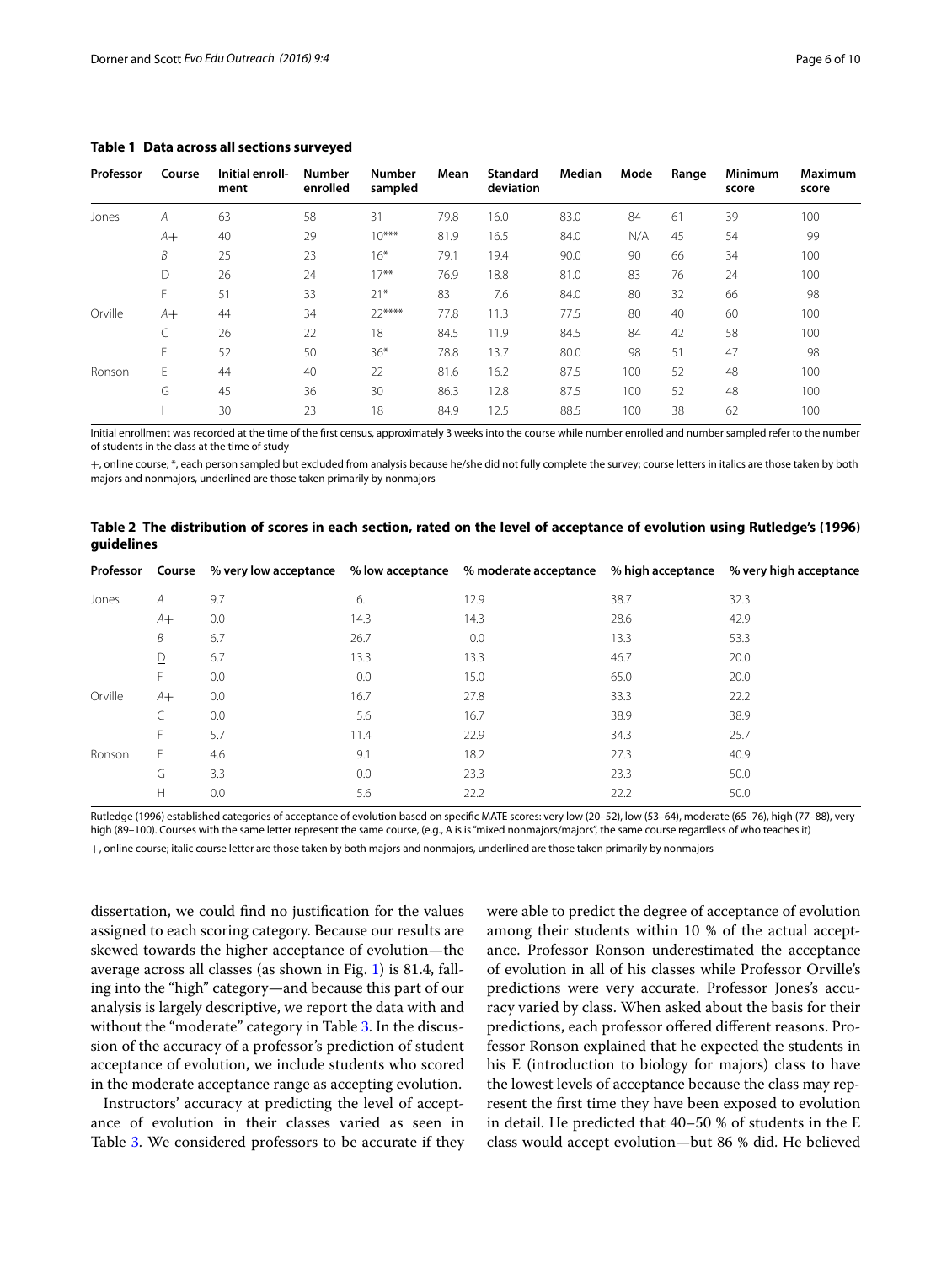<span id="page-6-0"></span>**Table 3 The professors' predictions of levels of acceptance in each course and the actual level of acceptance based on the summation of percentages of high and very high levels or moderate, high, and very high levels of acceptance**

| Professor Course |    | Predicted<br>acceptance<br>(%) | high and mod- and high) (%)<br>erate) (%) | Actual accept- Actual accept-<br>ance (very high, ance (very high |
|------------------|----|--------------------------------|-------------------------------------------|-------------------------------------------------------------------|
| Jones            | А  | 80                             | 83.9                                      | 71                                                                |
|                  | A+ | 80                             | 85.7                                      | 71.4                                                              |
|                  | B  | $75 - 80$                      | 66.7                                      | 66.7                                                              |
|                  | D  | $75 - 80$                      | 80                                        | 66.7                                                              |
|                  | F  | 66                             | 100                                       | 85                                                                |
| Orville          | A+ | $80 - 85$                      | 83.3                                      | 55.6                                                              |
|                  | C  | $90 - 95$                      | 94.5                                      | 77.8                                                              |
|                  | F  | $85 - 90$                      | 82.9                                      | 60                                                                |
| Ronson           | F  | $40 - 50$                      | 86.4                                      | 68.2                                                              |
|                  | G  | $60 - 70$                      | 96.7                                      | 73.3                                                              |
|                  | Н  | $60 - 70$                      | 94.4                                      | 72.2                                                              |
|                  |    |                                |                                           |                                                                   |

+, online course; italic course letter are those taken by both majors and nonmajors, underlined are those taken primarily by nonmajors

that his other classes should have higher rates of acceptance because they will have taken more science classes and would be likely to take the idea more seriously. The G and H classes, which are taken after E, do exhibit higher levels of acceptance than E—about 90 %. However a t test revealed that the difference between the more advanced classes and the introductory E class is not statistically significant ( $p = 0.246$ ). All three classes exhibited a relatively high level of acceptance.

Professor Orville's estimates were accurate for all classes. She also provided a more specific breakdown of predictions about evolution acceptance for her students. She predicted that in her majors classes (C and F), 50 % of her students fully accepted evolution while 40 % had some conflicting ideas and 5–10 % seriously objected to evolution. Her nonmajors class predictions were similar, but she predicted more uncertainty and rejection of evolution. Comparing these predictions to the results in Table [2,](#page-5-1) most students in her classes do accept evolution, and indeed, there is a difference in the number of students who accept it at a very high, high, or moderate level, as she predicted. In addition, there are very few  $(0-5.7 \%)$  who accept evolution at a very low level and few who exhibit low acceptance (5.6–16.1 %). Professor Orville's predictions were primarily based on her belief that in her C and F classes for majors, students have already taken biology and been introduced to evolution. She inferred that those students would be more likely to understand the nature of science and evolutionary biology. She did, however, predict that her F class might show a lower level of evolution acceptance because it is a very culturally diverse class and the students appear to have strong religious and cultural ties, some to traditions hostile to evolution. This class did in fact exhibit the lowest level of evolution acceptance as seen in Tables [2](#page-5-1) and [3](#page-6-0), and was the only Orville class to have students score in the lowest category of evolution acceptance.

Finally, as shown in Table [3](#page-6-0), while Professor Jones accurately predicted the acceptance level in three of his five classes, he inaccurately predicted that his nonmajors (D) and mixed majors/nonmajors courses' (A and B) students would exhibit more acceptance of evolution than students in his majors classes (F). Professor Jones contended that those students in his mixed and nonmajors courses had plenty of opportunity to ask questions about evolution's validity and yet they did not make inquiries. He inferred that their acceptance levels must be high. Additionally, he predicted that the students in his majors course (F) would be less likely to accept evolution because they asked more questions about evolution in class. Furthermore, like Professor Orville, he suggested that the culturally diverse nature of class F might indicate more conservative religious values and that those students might be less inclined to speak out against evolution. Professor Jones asserted that as biology majors, they would be less likely to ask questions that they would perceive might put their grades in danger as they would consider themselves to be "serious" students. In contrast, results indicate that the vast majority of his students in his majors' course accept evolution and in fact none wholly reject it (Table [2](#page-5-1)).

### **Discussion**

Our first hypothesis, that community college students will be similar in evolution acceptance to the United States general public, was not supported by our data. We found these community college students' acceptance of evolution exceeded that of the general public. In every class, at least 20 % of the students exhibited very high acceptance of evolution and in all classes, over 55 % of the students reported either high or very high acceptance, and the average MATE score (81.40) falls within the level of high acceptance. This is a considerably higher level of acceptance of evolution than the general public reports (Gallup [2014](#page-9-6)); it is comparable to acceptance rates seen at 4 year colleges. Carter and Wiles [\(2014](#page-8-6)) reported 60 % of college students surveyed scored at a high or very high level of acceptance on the MATE, whereas ours ranged from 55 to 85 %.

As discussed, community college students generally are more representative of the public as a whole, having a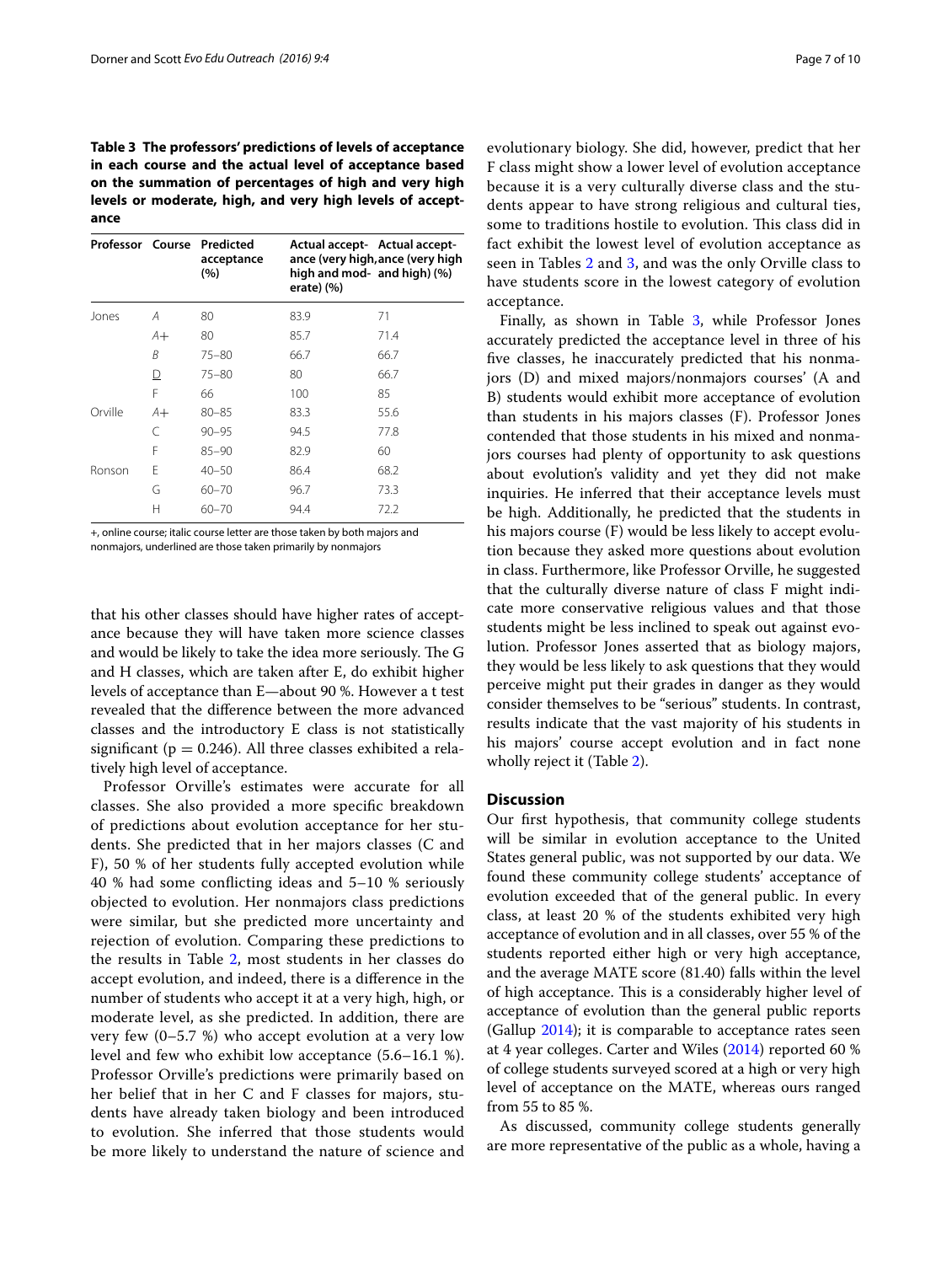broader range of ages, socioeconomic levels, ethnicities, and other demographic characteristics. Students attending this community college, however, may have a somewhat different profile than most community colleges. The majority of students at the college surveyed come from a high income area with high levels of education. Specifically, as of 2013, in the city in which the community college is located, and from which many of students come, 96.3 % of the adult population over age 25 graduated from high school, while 64.9 % graduated from college (USA Census [2015\)](#page-9-30). Additionally, the median annual household income was over \$90,000. In comparison, the national rate of high school graduation is 86 % and the median household income is just over \$53,000 (USA Census [2015\)](#page-9-30). This increased level of education and income suggests that the student population surveyed may not be a representative sample of other areas of the country. Since education level is usually positively correlated with evolution acceptance (Brumfiel [2005;](#page-8-4) Lord and Marino [1993\)](#page-9-11), these students may represent a skewed sample. For example, of the 1668 students enrolled in Life Sciences class at this community college in the semester in question, 5.6 % already possessed bachelor's degrees, 1.5 % had already earned an associate's degree and only 1.6 % had not earned a high school diploma or equivalent (InForm [2014\)](#page-9-31).

The timing of the administration of the survey (the last week of classes), also may have influenced the results. Several studies have demonstrated a positive correlation between instruction in evolution and nature of science with an increase in the acceptance of evolution (Carter and Wiles [2014;](#page-8-6) Wiles and Alters [2011\)](#page-9-8). Each of the students in this study had already experienced a significant amount of instruction in evolution (as claimed by the three professors) before taking this survey. Future research should consider administering the survey before explicit instruction in evolution takes place, in order to gain a sense of students' attitudes upon entering the class.

Additionally, because the sampling occurred so late in the semester, some students who already dropped the class may have done so in part because of their attitudes towards evolution. We also only surveyed students who were present on the day of the survey and as is appar-ent in Table [1,](#page-5-0) some students were not present on that date. There were varying degrees of attrition between the classes' initial enrollment and the number enrolled at the time of sampling. It is possible that the views of the students who were absent might have affected the results had they been included.

When examining the difference between students with and without a biology major, Paz-y-Miño and Espinosa ([2009\)](#page-9-32) found statistically significant differences in evolution acceptance between biology majors and nonmajors students, which we did not find in this study. Additionally, in contrast to Flower's [\(2006\)](#page-8-10) earlier work, we found no significant difference in the level of acceptance of evolution between students enrolled in biology majors and nonmajors courses. It is important to note that we were able to survey only one small nonmajors class which limits the generalizability of our results. We did however, find the largest range of scores on the MATE in the mixed and nonmajors courses suggesting there may be more variation in the acceptance of evolution in those courses. However, because this group was also the largest group surveyed, the increase in variation may be an artifact of the increase in sample size. This presents an opportunity for further research, with larger samples sizes, conducted earlier in the semester to examine this trend more fully.

Regarding our second research question, our results suggest that there is much individual variation in how accurately faculty infer the acceptance of evolution among their biology students. Two of three professors interviewed were not consistently able to accurately predict the degree of evolution acceptance among their community college life sciences students. Furthermore, the observed errors were not systematic (i.e., in overestimating or underestimating acceptance, accuracy with respect to course type [majors or nonmajors], size of class, or other variables we could identify). Professors Orville and Jones were the most accurate at estimating the acceptance of evolution among their students while Professor Ronson underestimated the amount of acceptance among his students. Interestingly, if we classify those students who scored in the "moderate acceptance" range as not accepting evolution, Professors Orville and Jones overestimate their students' level of acceptance, and Ronson is even more inaccurate.

Our results are compatible with other studies finding a discrepancy between student and teacher perception. The disconnect between what professors believe and what students actually think is relevant to learning and instruction; research suggests teacher perceptions influence both teaching practices and student performance. Pas and Bradshaw ([2014](#page-9-33)) determined that elementary teachers who rated their teaching environment positively were more likely to view various classroom experiences more favorably.

With regard to subject matter, Khan and Din ([2014](#page-9-34)) examined the relationship between teacher perceptions and knowledge, and student learning and performance in tenth grade physics students. They found that in classes where teachers viewed their students as more active in asking questions, those students performed better on assessments. In addition, physics teachers who had a better understanding of physics believed their students performed better on assessments. These results suggest that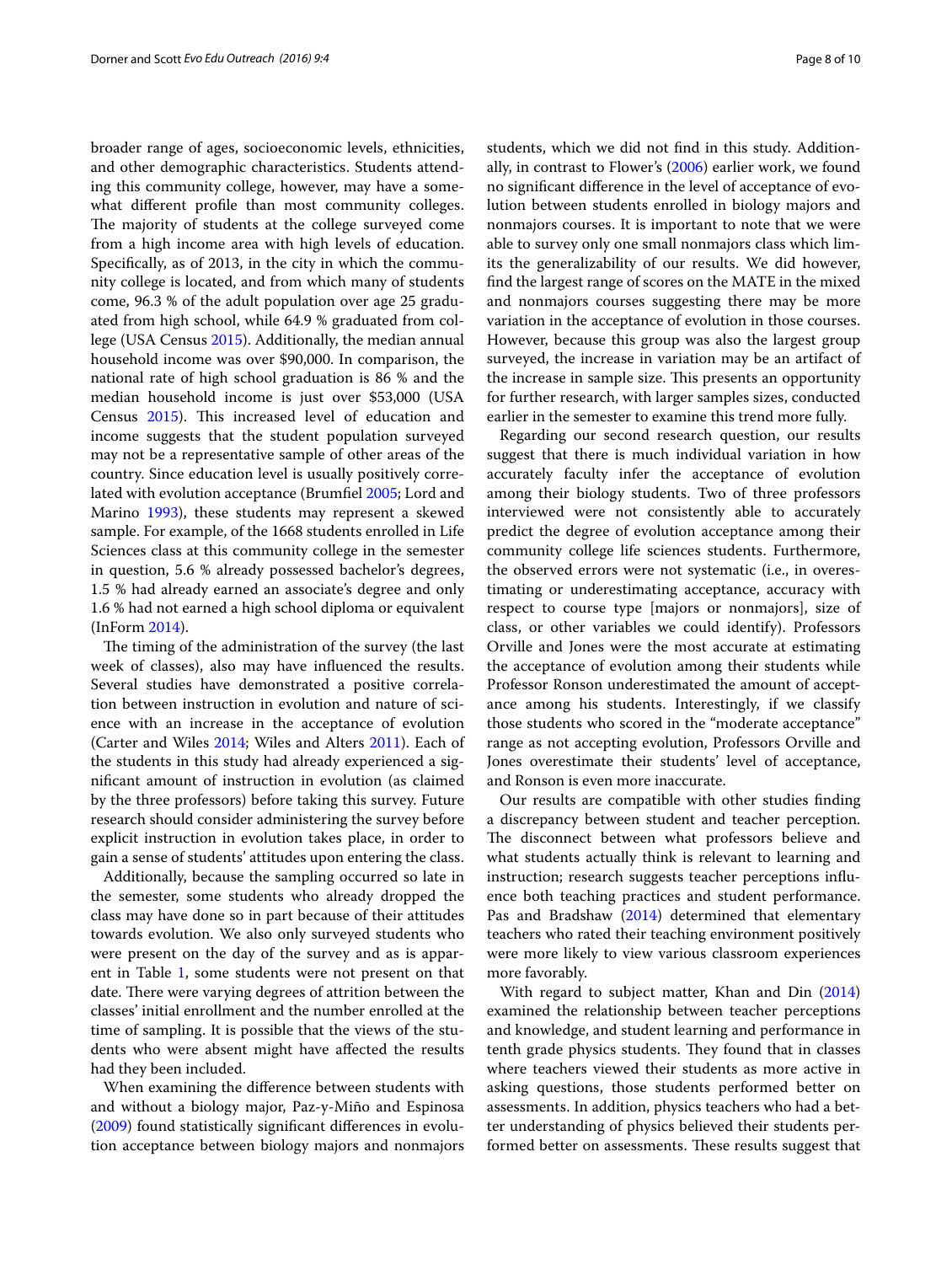both teachers' content knowledge and perceptions of students may affect student success.

Furthermore, Akar and Yildirim ([2011](#page-8-13)) surveyed high school biology teachers and found similar connections between their beliefs and perceptions about their students and the use of teaching methods and instructional tools. Teachers who perceived their students as actively participating in class were more likely to use discussion techniques. Also, teachers who perceived their students as more interested in the material were more likely to use demonstrations in class. Thus, teacher perceptions of student interest and knowledge can affect the way teachers teach. In the current study, it is clear that teacher perceptions do not necessarily reflect student attitudes towards evolution. Future research could delve into whether the perceptions held by community college instructors affect their teaching.

## **Limitations**

Some of the limitations of this study have already been discussed (e.g., time of sampling in the semester and atypical demographic characteristics of the sample). We should also note that sample size is a limitation in this study: we were limited to interviewing three professors. A similar study with a larger sample of professors could clarify the connection between professor perceptions and student attitudes towards evolution. This is especially important as we obtained results suggesting that idiosyncrasies among professors may affect how accurately they perceive their students' attitudes towards evolution. A larger sample of professors and an examination of individual characteristics of those professors might provide more conclusive results that would be more generalizable. In addition, collecting data from multiple community colleges, with a larger group of students across a variety of regions would be valuable for further ascertaining community college student attitudes towards evolution. Finally, professors self-reported the amount of evolution coverage in each of their classes. Given that self reporting can be flawed, future research should include other means of measuring how much evolution is taught in class (e.g., comparing student and instructor reports, analyzing syllabi and course materials, measuring student understanding of evolution based on instruction).

## **Conclusion**

The results of this study suggest that acceptance of evolution among some community college students may be higher than among the general public and more in alignment with acceptance levels found at 4 year colleges and universities. In addition, professors may idiosyncratically underestimate or overestimate the acceptance of evolution in their life sciences courses, which research suggests

can affect teaching methods and content. We suggest that more research is necessary to determine community college students' attitudes towards evolution and the accuracy of instructors' perceptions of those attitudes.

#### **Authors' contributions**

MAD collected data, conducted data analysis, and wrote the first draft of the manuscript. ECS provided editorial and research design guidance as well contributed text to the final manuscript. Both authors read and approved the final manuscript.

#### **Author details**

College of Educational Studies, Chapman University, One University Drive, Orange, CA 92866, USA. <sup>2</sup> National Center for Science Education, 420 40th Street Suite 2, Oakland, CA 94609-2688, USA.

#### **Competing interests**

The authors declare that they have no competing interests.

Received: 20 October 2015 Accepted: 14 April 2016 Published online: 27 April 2016

#### **References**

- <span id="page-8-13"></span>Akar EO, Yildirim A. Influence of teacher perception of students on teaching high school biology. Eurasian J Educ Res. 2011;44:19–32.
- <span id="page-8-2"></span>Alters BJ, Alters SM. Defending evolution in the classroom: A guide to the creation/evolution controversy. Boston: Jones and Bartlett Publishers; 2001.
- <span id="page-8-1"></span>American Association for the Advancement of Science. Science for all Americans. In: Science for all Americans Chapter 1: the nature of science. New York: Oxford University Press. [http://www.project2061.org/publications/](http://www.project2061.org/publications/sfaa/online/chap1.htm) [sfaa/online/chap1.htm](http://www.project2061.org/publications/sfaa/online/chap1.htm) (1990). Accessed 20 July 2014.
- <span id="page-8-8"></span>American Association of Community Colleges. 2014 Fast fact sheet. [http://](http://www.aacc.nche.edu/AboutCC/Pages/fastfactsfactsheet.aspx) [www.aacc.nche.edu/AboutCC/Pages/fastfactsfactsheet.aspx](http://www.aacc.nche.edu/AboutCC/Pages/fastfactsfactsheet.aspx) (2014). Accessed 10 Oct 2014.
- <span id="page-8-4"></span>Brumfiel G. Intelligent design: who has designs on your students' minds? Nature. 2005;434:1062–5.
- <span id="page-8-3"></span>Campbell JA, Daughtrey T. Teaching the contexts: why evolution should be taught as an argument and how it might be done. Relig Educ. 2006;33(3):14–39.
- <span id="page-8-6"></span>Carter BE, Wiles JR. Scientific consensus and social controversy: exploring relationships between students' conception of the nature of science, biological evolution, and global climate change. Evol Educ Outreach. 2014;7(6). <http://www.evolution-outreach.com/content/7/1/4>.
- <span id="page-8-11"></span>Creswell JW. Research design: qualitative, quantitative, and mixed methods approaches. Thousand Oaks: Sage Publications; 2009.
- <span id="page-8-7"></span>Deniz H, Donnelly LA. Preservice secondary science teachers' acceptance of evolutionary theory and factors related to acceptance. Rep Natl Cent Sci Educ. 2011;31(4). [http://reports.ncse.com/index.php/rncse/article/](http://reports.ncse.com/index.php/rncse/article/viewFile/50/43) [viewFile/50/43.](http://reports.ncse.com/index.php/rncse/article/viewFile/50/43)
- <span id="page-8-0"></span>Dobzhansky T. Nothing in biology makes sense except in the light of evolution. Am Biol Teach. 1973;35(3):125–9.
- <span id="page-8-12"></span>Donnelly LA, Kazempour M, Amirshokoohi A. Student perceptions of evolution instruction: Understanding, acceptance and learning experiences. Proceedings of the 2007 annual conference of the national association for research in science teaching. New Orleans: National Association for Research in Science Teaching; 2007.
- <span id="page-8-5"></span>Downie JR, Barron NJ. Evolution and religion: attitudes of Scottish first year biology and medical students to the teaching of evolutionary biology. J Biol Educ. 2000;34:139–46.
- <span id="page-8-9"></span>Education status summary report. Retrieved from California Community Colleges Chancellor's Office—Data Mart on October 7, 2014. http://data[mart.cccco.edu/Students/Education\\_Status\\_Summary.aspx.](http://datamart.cccco.edu/Students/Education_Status_Summary.aspx)
- <span id="page-8-10"></span>Flower P. Knowledge of and attitudes toward evolution in a population of community college students. Forum on public policy. 2006. [www.](http://www.forumonpublicpolicy.com/archive06/flower.pdf) [forumonpublicpolicy.com/archive06/flower.pdf.](http://www.forumonpublicpolicy.com/archive06/flower.pdf) Retrieved 5 Oct 2014.